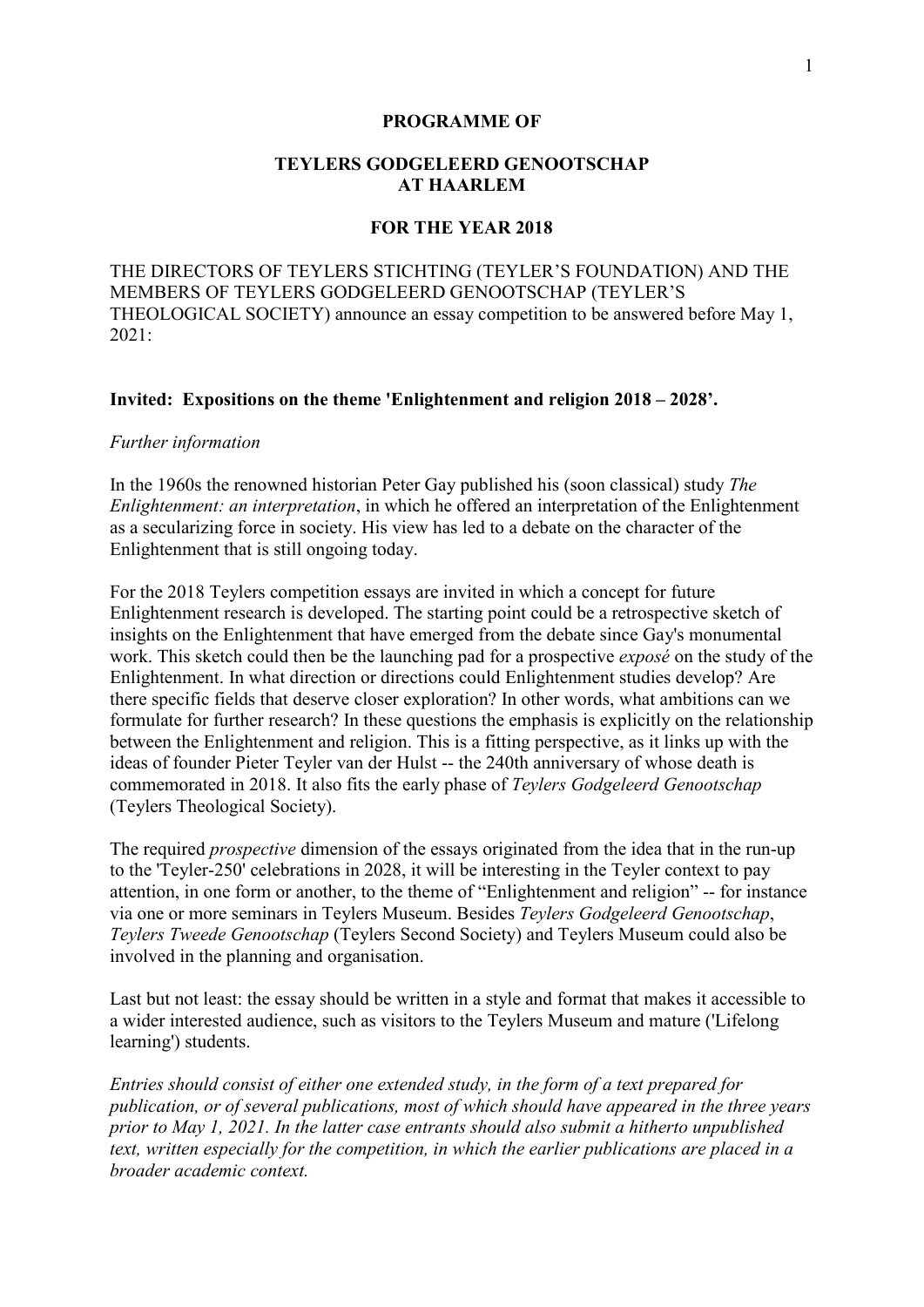## *General Information*

Pieter Teyler van der Hulst (Haarlem, 1702-1778) was a Dutch merchant. In his will he stipulated the founding of an important museum together with *Teylers Stichting* (*Teyler's Foundation*). Part of this Foundation are two learned societies, each of which presents a yearly essay competition. *Teylers Godgeleerd Genootschap (Teyler's Theological Society)* is one of these learned societies. It organizes essay competitions in the field of theology, philosophy of religion and religious studies.

# *Procedure*

• In order to qualify for the competition, candidates should submit four copies of their entry to the Directors of *Teylers Stichting*, Spaarne 16, 2011 CH Haarlem, Netherlands, before May 1, 2020. Entries received after that date will not be taken into consideration.

• The essays must be in English, French, German or Dutch. Because of the stipulations of Pieter Teyler's will, the essays may not mention the author's name but should be identified only by a motto. The entry should be accompanied by a sealed envelope containing the author's name and address, with the motto on the outside.

• To avoid a long wait before hearing the result of the evaluation, in case an award has not been made, authors are required to send together with the sealed envelope an open envelope containing the name and full address of a person with whom Directors of *Teylers Stichting*  may enter into correspondence confidentially.

# *Evaluation*

• The evaluation will be carried out by the members of Teylers Godgeleerd Genootschap (Prof. Dr. M. Barnard, Prof. Dr. H.L. Beck, Prof.Dr. E. Jorink, Prof. Dr. A.B. Merz, Prof. Dr. M.Popović, Prof. Dr. E.G.E. van der Wall, vacancy).

• The evaluation will be communicated within seven months from the final date of submission in the form of a recommendation to the Directors of Teylers Stichting, who will decide within one month whether or not to give an award.

• This decision is final.

• All candidates will be notified by the Directors as soon as a decision has been made.

## *Award*

• The award consists of a gold medal struck from the seal of the Godgeleerd Genootschap.

• In addition, a foundation that does not wish to be publicly identified will grant the sum of  $\epsilon$  4500 to the author or authors of the winning entries to use as they see fit.

• The medal will be awarded to the winner(s) at a special ceremony in the *Teylers Museum* at Haarlem.

• Professional journals and the press as well as other interested persons and institutions will receive ample advance notice of the award ceremony.

### *Publication*

The authors themselves will arrange for publication of their work, mentioning that it has received an award from *Teylers Stichting*. If desired, *Teylers Stichting* and its theological